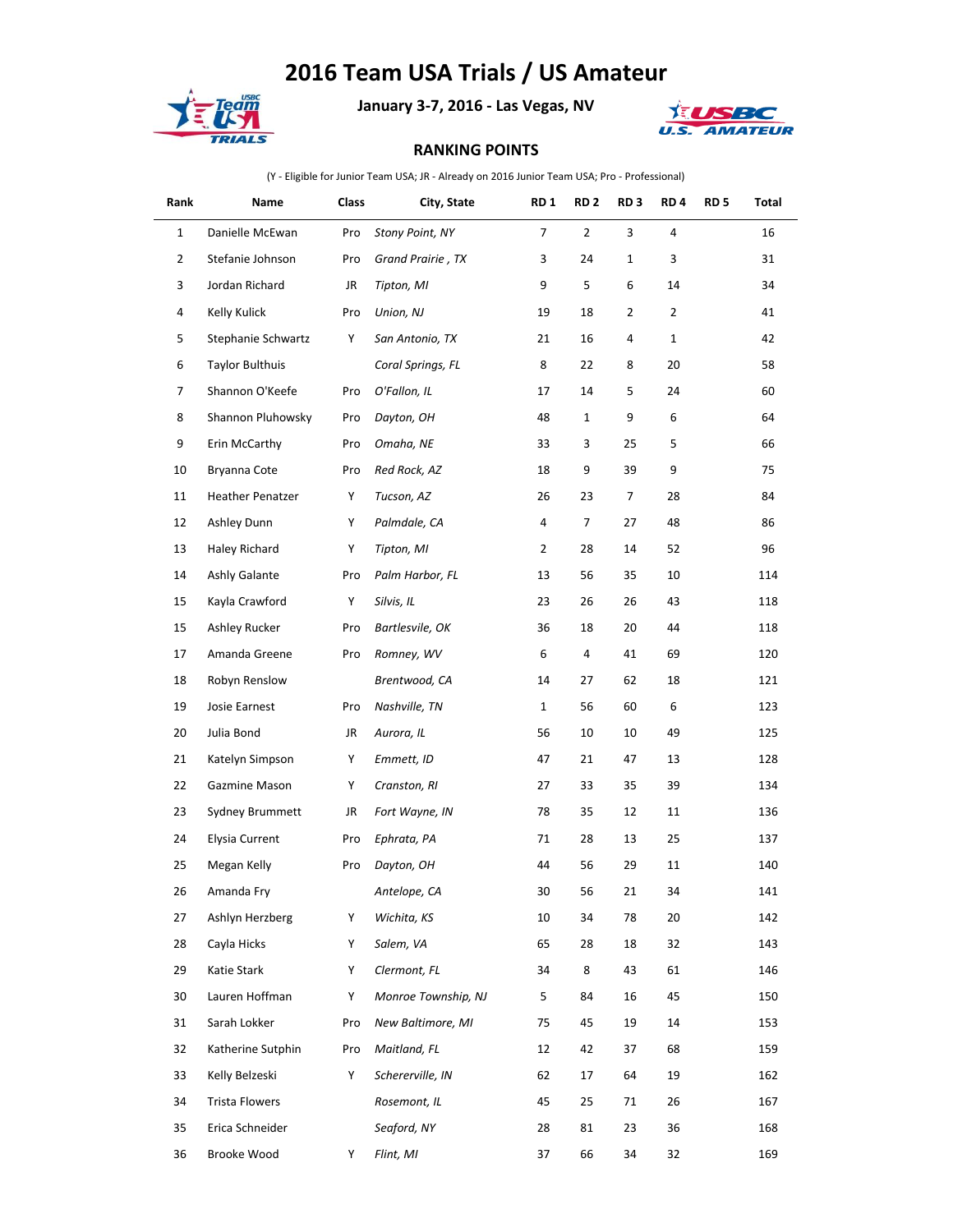| 37 | Kalynn Carl            |     | Albany, NY              | 24 | 71  | 70  | 8   | 173 |
|----|------------------------|-----|-------------------------|----|-----|-----|-----|-----|
| 38 | Justyne Falbo          | Y   | Greensburg, PA          | 66 | 13  | 24  | 73  | 176 |
| 39 | Mary Wells             |     | Westerville, OH         | 21 | 52  | 17  | 87  | 177 |
| 40 | Crystal Elliott        | Y   | Melbourne, FL           | 42 | 32  | 51  | 57  | 182 |
| 40 | Nicole Powell          |     | Orland Park, IL         | 43 | 42  | 80  | 17  | 182 |
| 42 | <b>Emily Notebaert</b> | Y   | Rochester, NY           | 11 | 77  | 52  | 46  | 186 |
| 43 | Tara Quinlan           | Υ   | Streamwood, IL          | 79 | 6   | 46  | 59  | 190 |
| 43 | Amanda Van Duyn        | Υ   | Whitewater, WI          | 31 | 61  | 44  | 54  | 190 |
| 45 | Stephanie Cieslewicz   | Y   | Amherst, WI             | 15 | 83  | 83  | 16  | 197 |
| 46 | Kalyn Washburn         |     | Tucson, AZ              | 20 | 93  | 30  | 58  | 201 |
| 47 | <b>Holly Harris</b>    | Pro | Wichita, KS             | 25 | 46  | 66  | 65  | 202 |
| 47 | Laura Branch           | Y   | Victor, NY              | 57 | 31  | 76  | 38  | 202 |
| 49 | <b>Haley Cummings</b>  | Y   | Huber Heights, OH       | 16 | 49  | 55  | 83  | 203 |
| 49 | Marina Stever          | Y   | Mesa, AZ                | 48 | 86  | 42  | 27  | 203 |
| 51 | Kasey Eaton            | Υ   | Wyoming, MI             | 29 | 82  | 28  | 67  | 206 |
| 52 | Janine Kuwahara        |     | Huntsville, TX          | 55 | 61  | 11  | 81  | 208 |
| 53 | Danielle Jedlicki      | Y   | M. Borro, TN            | 79 | 67  | 30  | 39  | 215 |
| 53 | Wendy Shelton          |     | Albuquerque, NM         | 75 | 36  | 67  | 37  | 215 |
| 55 | Madeleine McDuff       | Y   | Katy, TX                | 31 | 67  | 93  | 28  | 219 |
| 56 | Natalie Koprowitz      | Y   | Giard, IL               | 85 | 51  | 57  | 28  | 221 |
| 57 | Nicole Mikaelian       | Υ   | Macomb, MI              | 41 | 47  | 85  | 55  | 228 |
| 58 | Leela Yahya            |     | Wichita, KS             | 50 | 40  | 65  | 79  | 234 |
| 58 | Kayla Bandy            | Pro | Salisbury, MD           | 81 | 47  | 55  | 51  | 234 |
| 60 | Debbie Ayers           | Pro | La Mesa, CA             | 37 | 101 | 15  | 83  | 236 |
| 61 | Casey Goettel          |     | Saint Charles, MO       | 45 | 40  | 97  | 56  | 238 |
| 62 | Taryn Gray             | Y   | Greenville, TX          | 37 | 38  | 89  | 75  | 239 |
| 63 | Megan Hedgespeth       | Υ   | Campbellsville, KY      | 84 | 70  | 45  | 42  | 241 |
| 64 | Randi Speiler          |     | Bodfish, CA             | 52 | 56  | 30  | 104 | 242 |
| 65 | Jacqueline Rhoda       | Y   | Portage, IN             | 77 | 15  | 53  | 100 | 245 |
| 66 | Jacqueline Evans       | Y   | Acton, MA               | 99 | 91  | 33  | 23  | 246 |
| 67 | Paige Kraushaar        | Y   | San Antonio, TX         | 68 | 11  | 108 | 60  | 247 |
| 68 | Adel Wahner            | Υ   | Las Cruces, NM          | 82 | 71  | 22  | 78  | 253 |
| 69 | Jadee Scott-Jones      | Y   | East Providence, RI     | 52 | 36  | 87  | 81  | 256 |
| 70 | Caitlyn Johnson        | Y   | Beaumont, TX            | 35 | 95  | 86  | 41  | 257 |
| 70 | Lauren Pate            | Y   | Inver Grove Heights, MN | 37 | 76  | 73  | 71  | 257 |
| 72 | Sarah Wille            | Y   | Hoffman Estates, IL     | 93 | 53  | 63  | 50  | 259 |
| 73 | Kristin Shinn          |     | West Columbia, SC       | 90 | 85  | 50  | 35  | 260 |
| 74 | Catherine Maher        |     | Ottumwa, IA             | 97 | 20  | 58  | 89  | 264 |
| 75 | Ellen Moller           |     | Rock Island, IL         | 64 | 12  | 96  | 93  | 265 |
| 75 | Ashley Channell        | Y   | Morris Chapel, TN       | 58 | 77  | 61  | 69  | 265 |